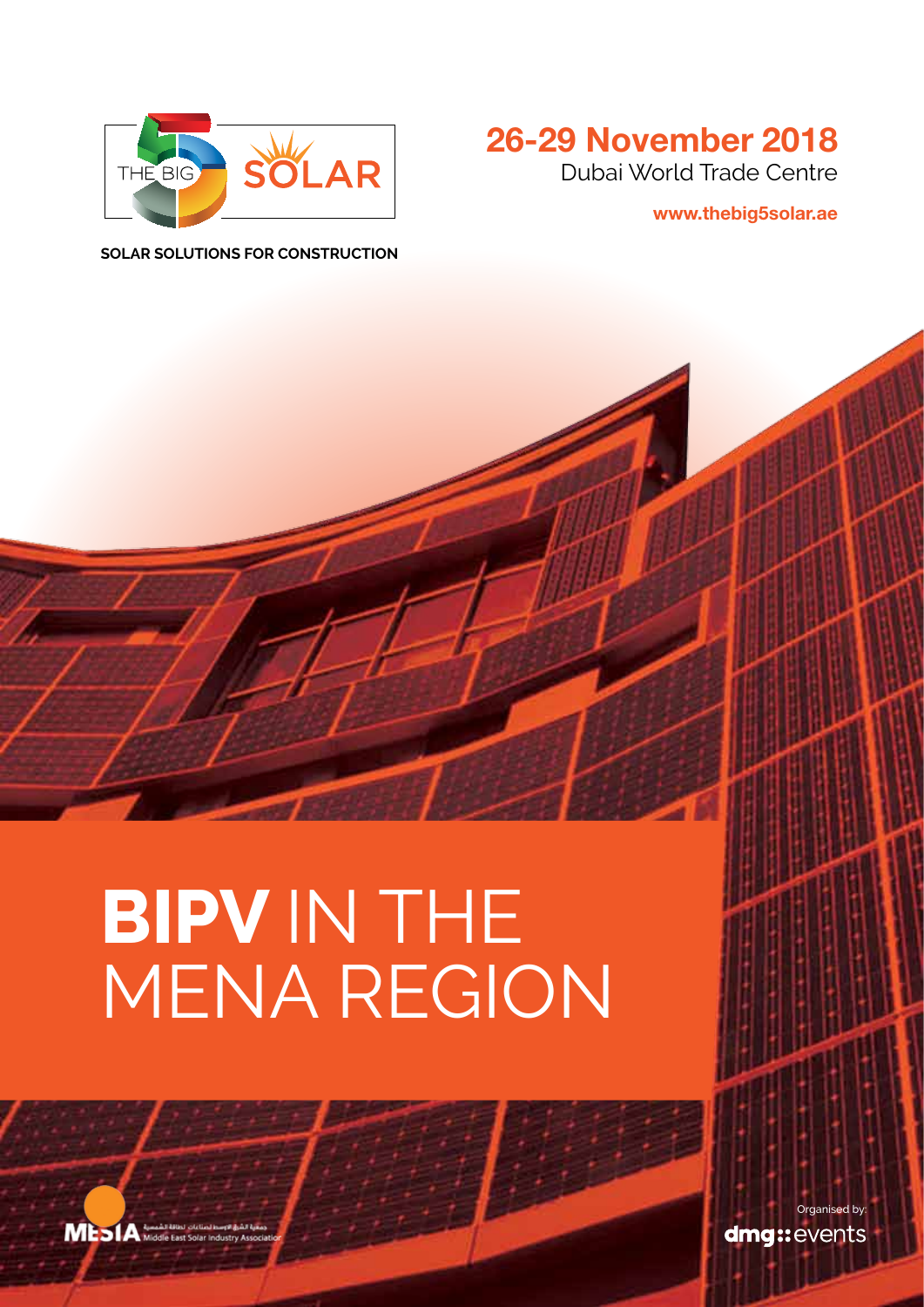



While driving on the road, one might notice some strangely colored buildings. Mostly dark, their facades seem to come straight out of a sci-fi movie. For now, we count only a few in the region but those buildings are paving the way to an eco-conscious environment. The buildings are equipped with Building Integrated Photovoltaics (BIPV), photovoltaic generating components built into the fundamental structures of buildings. Examples include solar facades, solar windows or solar roofs Figure 1). BIPV solutions can also be installed in car parks (integrated with shades), bus stations, stadiums and even homes. BIPV structures exist in areas of buildings which would typically be replaced by a regular, non-PV generating component. This technology should not be confused with rooftop PV, which consists of simply installing or attaching solar panels to the roofs of buildings. The BIPV portion of a building primarily acts as a part of the building structure while its secondary function is to act as a power generation source.

The BIPV sector in the MENA region is still in its nascent stages. Recently, much attention has been paid to large, utility scale power plants and rooftop solar projects, but this article will explore the use of BIPV and how the technology can potentially help countries in the region achieve their decarbonization targets.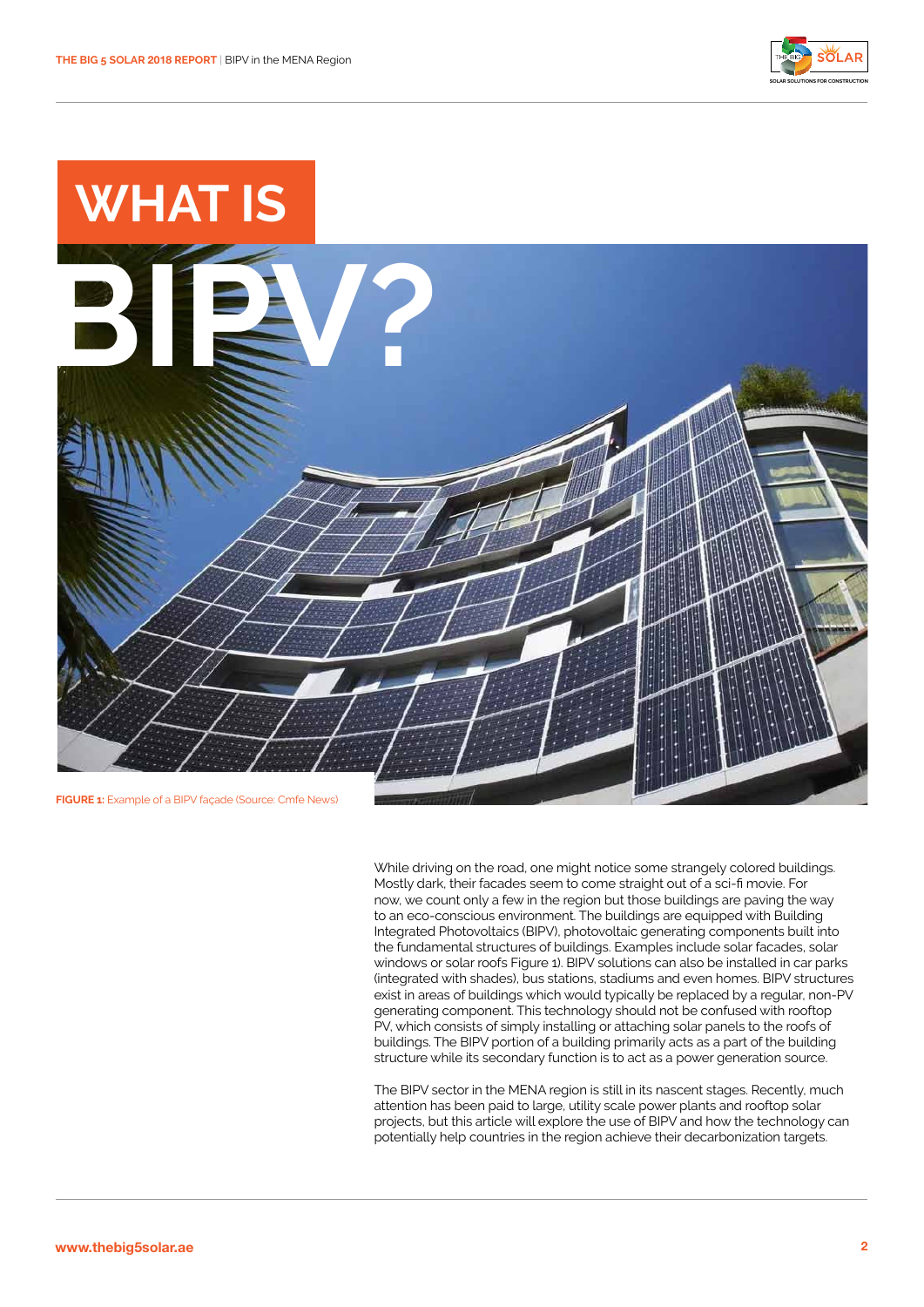

## **Examples of** BIPV PROJECTS:

#### **DEWA's upcoming research and development center**

DEWA's upcoming research and development center, expected to be completed around 2020, will incorporate different colored photovoltaic glass panels that are fixed to the façade.



**Figure 2:** DEWA R&D Center (Source: Onyx Solar)

#### **The Makkah Royal Clock Tower in Saudi Arabia**

Includes a glass orb which sits at the top of the structure. The glass serves as part of a viewing deck and incorporates 233 solar panels, cut into the shape of a dome, to help generate the power necessary to turn the clock's hands



**Figure 3:** Makkah Royal Clock Tower (Source: Romag)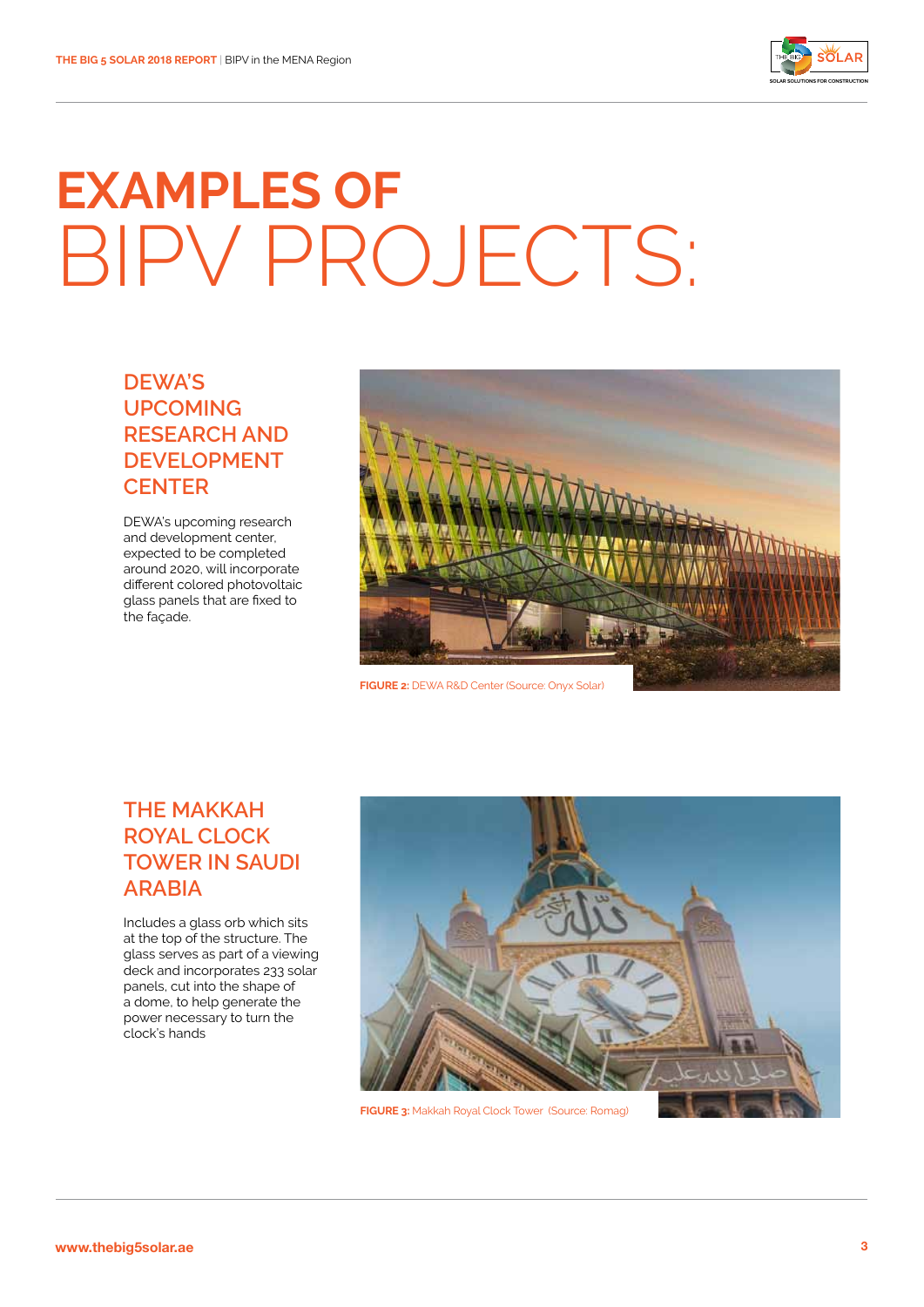

## **Examples of** BIPV PROJECTS:

#### **Dubai Electricity and Water Authority's new headquarters**

Although BIPV projects are limited in the MENA region, one of the major upcoming developments is Dubai Electricity and Water Authority's (DEWA) new headquarters (Figure 4). The project, expected to be completed in 2019, will include roughly 10,000 square meters of BIPV solutions producing over 1,100 kWh which will help the building achieve its goals of become a net zero energy building.



**Figure 4:** 3D Model of DEWA's new headquarters (Source: WETEX)

### **other international projects**

**The Copenhagen International School project in Denmark.** 

The school's façade is covered in 12,000 blue toned photovoltaic generating panels which will provide more than 50% of the school's electricity.

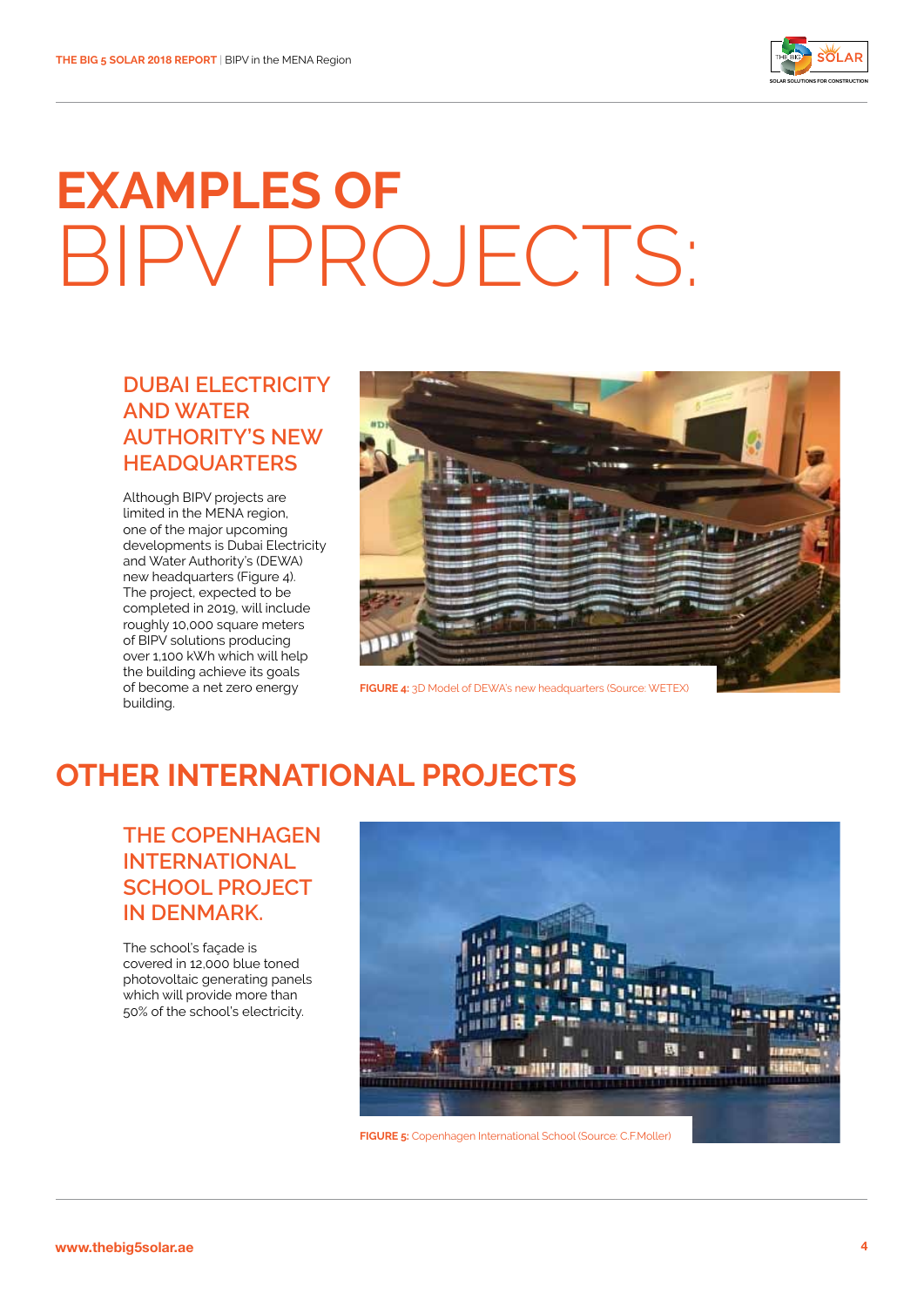

### **BIPV** BENEFITS



#### BIPV components are useful because they can:

Save on electricity costs by generating power from a clean, low carbon source (i.e the sun) and help buildings increase their overall energy efficiency.

Reduce carbon emissions because buildings contribute **1. 2. 3. 4.** to a major portion of energy used in cities (Up to ~40% or higher). As the sustainability requirements in green codes for buildings become more stringent, BIPV products can help meet the necessary sustainability standards and drive down net energy usage.

Save on material and labor costs that would normally be used to construct the portion of the building that a BIPV component replaces.

Add visual elegance and architectural beauty to a building. The components can be designed in a multitude of ways to seamlessly blend in with the rest of a building.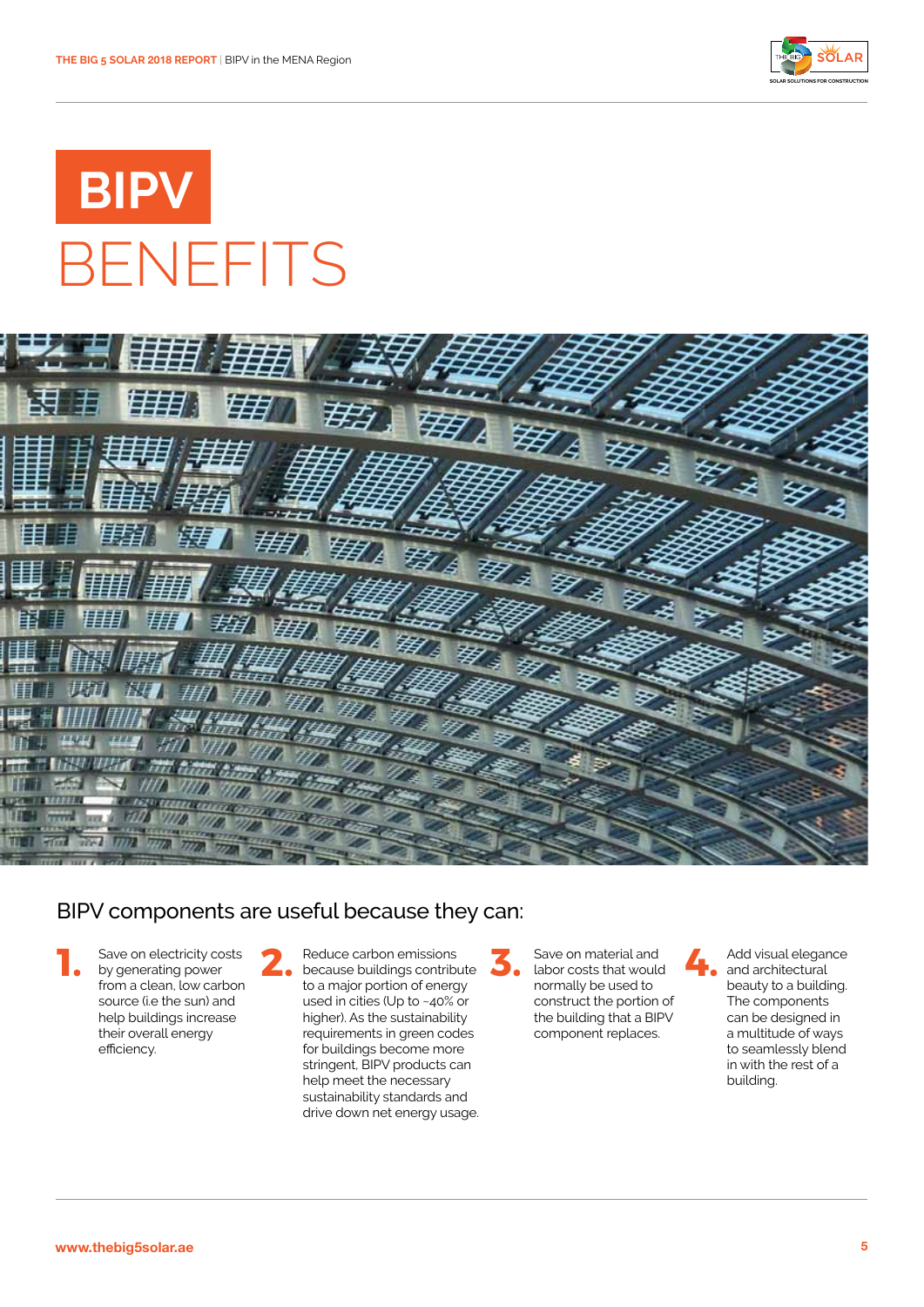

## **BIP CHALLENGES**



BIPV in the MENA region will be defined by upcoming challenges facing the sector, and the way in which countries overcome the same:

**Regulations and Safety Standards:** BIPV solutions are a relatively new solution in the GCC, so local safety standards and building codes are yet to be updated to include sections specific to BIPV products. Future development of standards will focus on the fire safety requirements of BIPV products because of the added risk that comes from energized facades, as well as the customizable nature of BIPV solutions that demands standard application to a wide range of BIPV products.

Green codes for buildings will also be updated to ensure that the integration of BIPV elements provides the right amount of credits towards different sustainability certifications (E.g. LEED silver, gold or platinum).

**Local & International Lab Testing Protocols/Attestation:** Once products are tested, the certificates obtained are submitted to the necessary authorities to validate the quality and performance of different products. Attesting protocols vary according to country specific regulation requirements however and still need to be further developed in the GCC to make the process easier and faster. According to Hamid Syed – VP & GM for (Underwriters Laboratories) UL – Middle East: It is important to help ensure that both module safety and performance is addressed in the emerging regulations, without compromising on aesthetics as well as fire safety of buildings and firefighters.

Through its joint venture with GCC Electrical Labs, Gulf Renewables Lab, UL is building the region's largest independently accredited test facility, drawing on its 120 years of experience in helping authorities with regulations through adoption of codes and testing to the latest international UL & IEC standards.

Through its joint venture with GCC Electrical Labs, Gulf Renewables Lab, UL is building the region's largest independently accredited test facility, drawing on its 120 years of experience in helping authorities with regulations through adoption of codes and testing to the latest international UL & IEC standards.

**Costs:** Due to the added cost of retrofitting BIPV solutions onto existing buildings, an ideal evolution of the market would be to integrate these solutions into new buildings during the design/construction phase or into buildings undergoing major renovations.

Furthermore, the current emphasis on being able to customize BIPV solutions has made mass-production difficult - if manufacturers can standardize certain products they can produce on a larger scale and bring down costs.

**Awareness:** Educating the general public on the benefits BIPV provides is crucial to help spur demand in the region. To encourage this, local governments and renewable energy advocates can make project developers, construction firms, architects and other stakeholders more aware of the benefits BIPV could provide in the long run.

#### **What needs to happen?**

Although BIPV products in the MENA region are still new when compared to other PV markets, they will play a vital role in helping countries in the MENA region meet their long term decarbonization goals. To boost large scale adoption of such technologies, regional governments look to establish regulations governing the use of BIPV solutions, to add incentives to install or mandate the use of BIPV solutions, and to increase awareness of the general public.